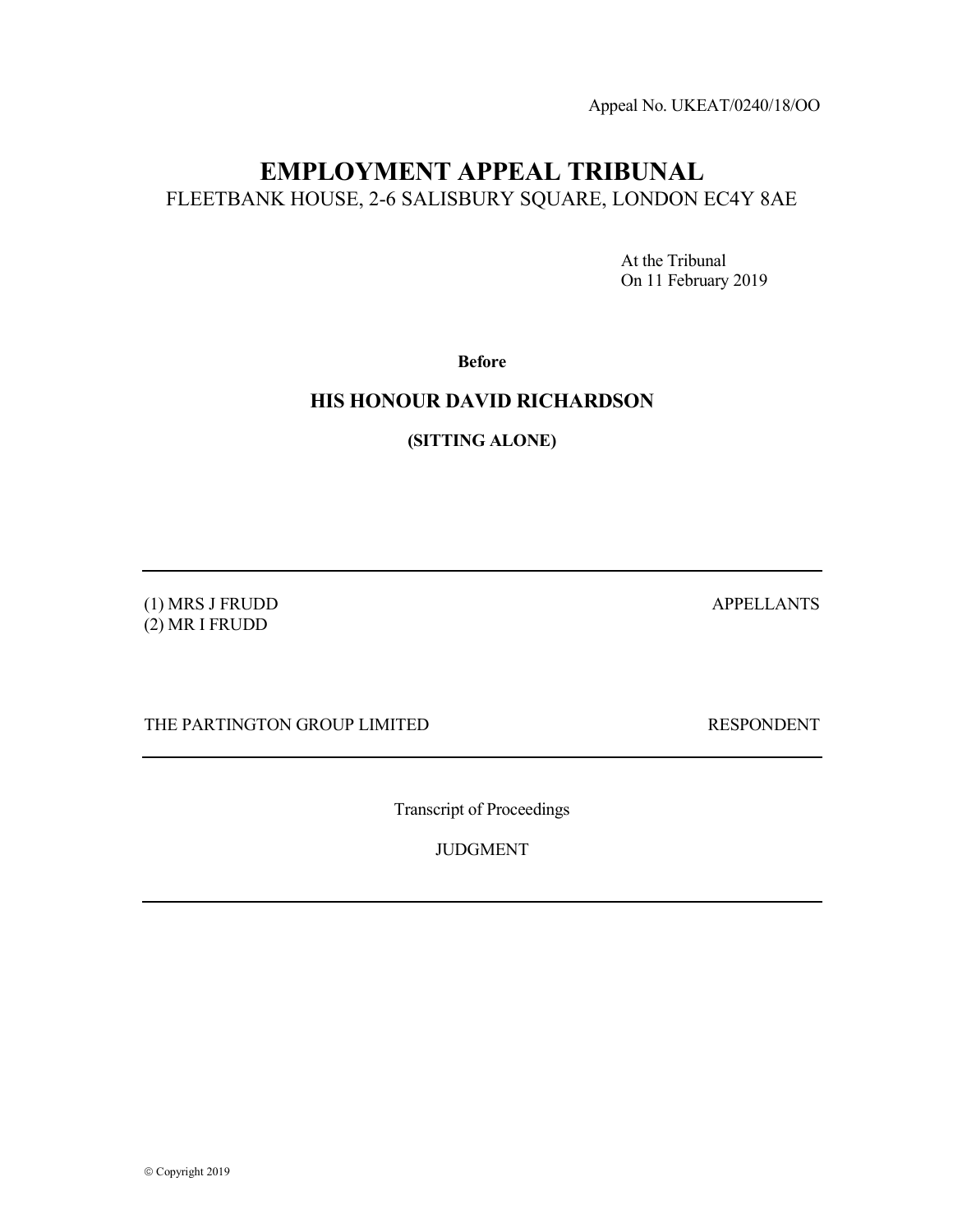## **APPEARANCES**

For the Appellants MRS JANET FRUDD (The Appellant in Person)

For the Respondent MS ASSUNTA DEL PRIORE (of Counsel) Instructed by: Napthens LLP 7 Winckley Square Preston PR1 3JD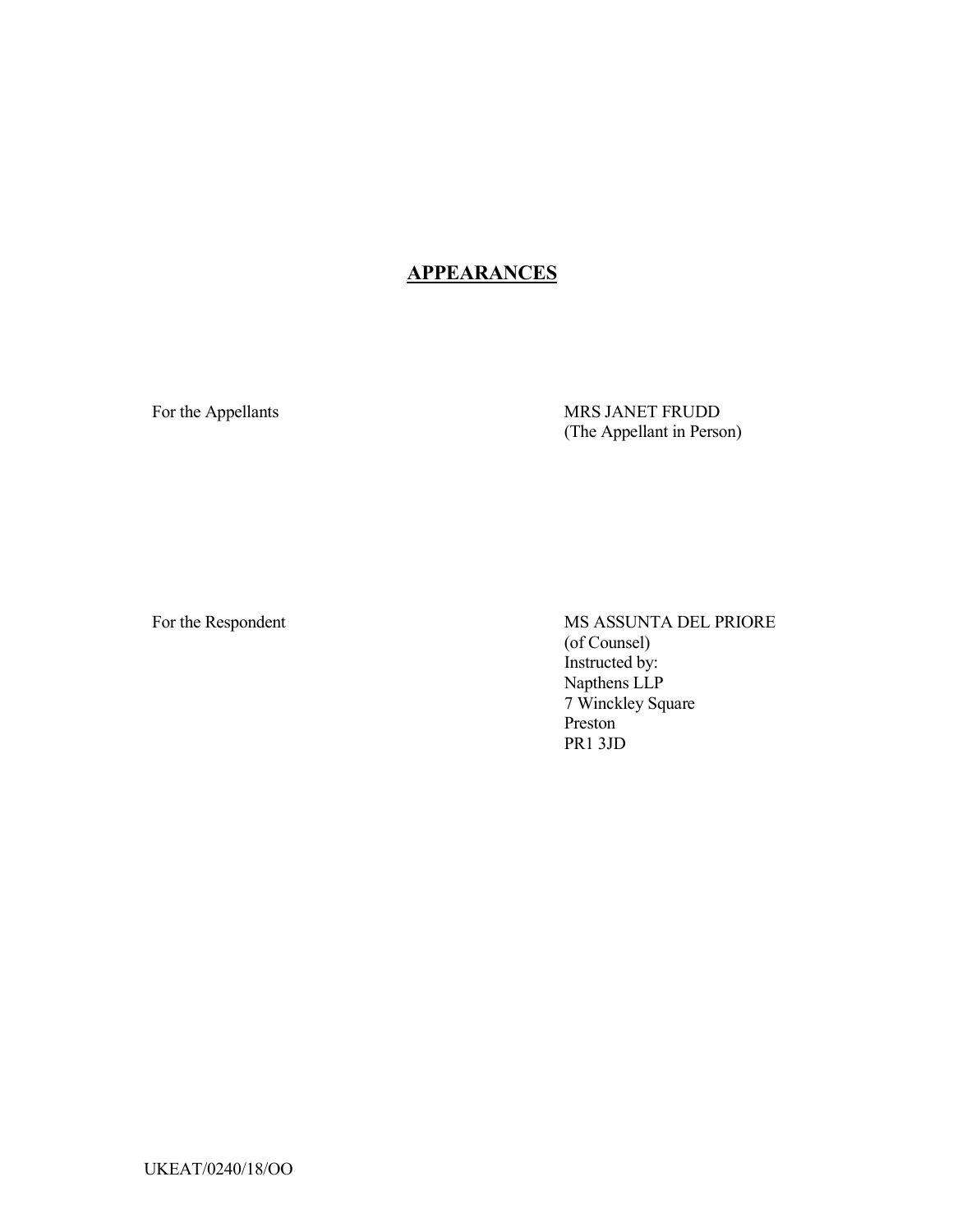#### **SUMMARY**

#### NATIONAL MINIMUM WAGE

During the open season of the caravan park the Claimants (who were a warden/receptionist team) were on call from evening to morning on either two or three nights each week. The Employment Judge found that during the evening until 10.00pm, when they were on call but not paid, they were working on time work for the purposes of the National Minimum Wage legislation; and overnight from 10pm to 7am (when they were paid for call-outs) they were not working but merely available for work unless they were called out. He did not expressly address the period from 7am until 8am when once again the Claimants were on call but not paid. Some reasoning was required to deal with this period. Royal Mencap Society v Tomlinson-Blake [2018] IRLR 932 considered.

Otherwise the appeal was dismissed - the Employment Judge's reasons were sufficient to deal with the on-call period during the close season when the caravan park was shut overnight.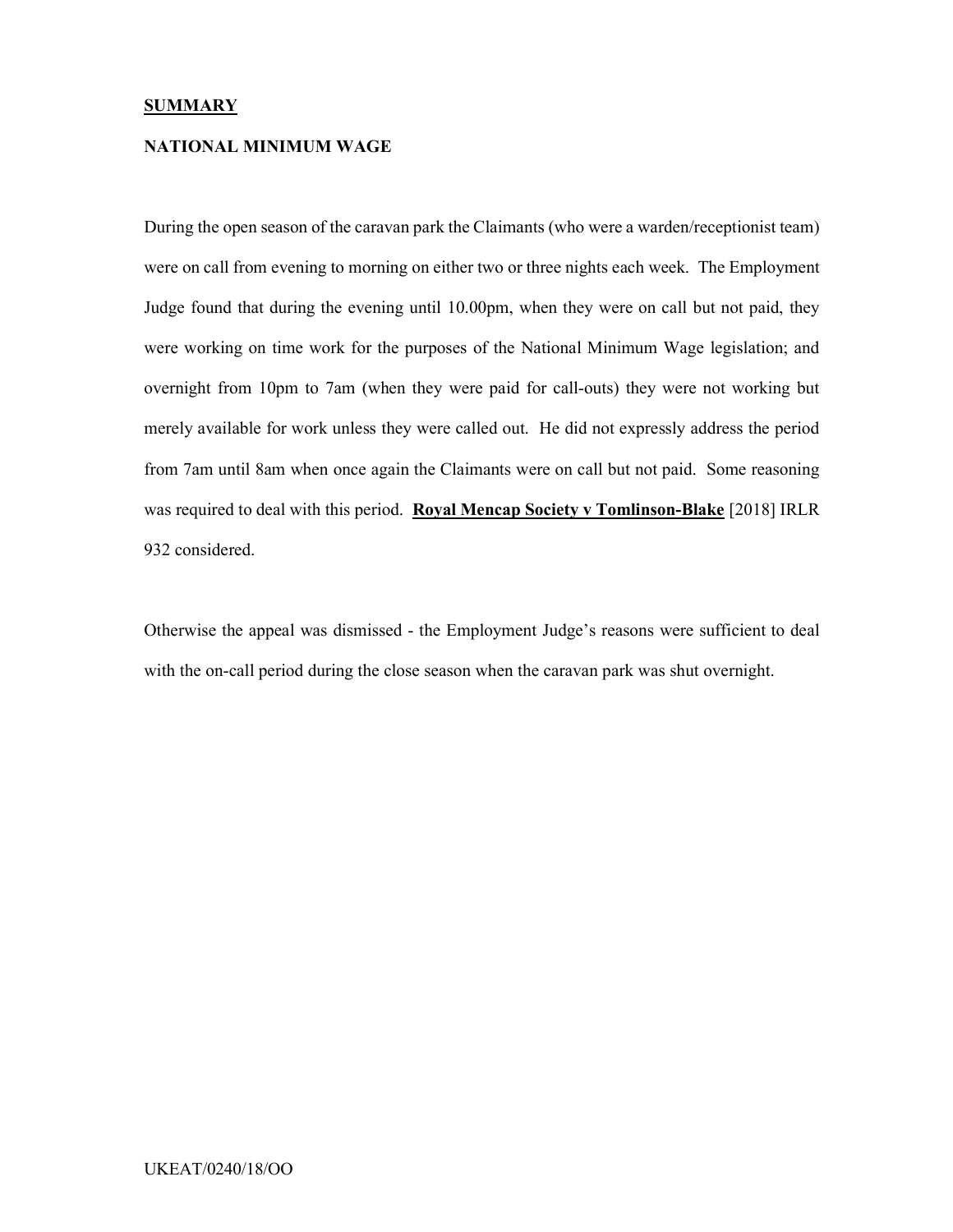A

B

#### **HIS HONOUR DAVID RICHARDSON**

1. This is an appeal by Mrs Janet Frudd and Mr Ian Frudd against a Judgment of Employment Judge Horne sitting in the Manchester Employment Tribunal dated 2 February 2018. By his Judgment he determined complaints which the Claimants had made against Partington Group Ltd, the Respondent, alleging that they had not been paid the national minimum wage. To a significant extent their claims succeeded.

C

2. The appeal was considered at a Rule 3(10) Hearing on 17 October 2018. I permitted it to proceed to this Full Hearing only in two quite detailed respects.

D

E

#### The background facts

3. The Respondent owns and runs caravan sites, including Broadwater Park near Fleetwood. The Claimants, who are husband and wife, were employed at this site from 2008 until 2015 working together as a warden/receptionist team provided with and expected to live in a caravan on site. They were one of three such teams. They worked shifts. The year was divided into two seasons.

F

G

4. The open season lasted from March to November. During the open season the caravan site was open 24 hours per day. The Employment Judge ("EJ") described it as follows:

> "10. Within the perimeter of the Park are 309 caravan pitches. About 240 of these are usually occupied by privately owned caravans. Some 15-20 caravans are usually available for hire, although it would be rare for all of those caravans to be fully occupied. The remaining pitches are either empty or occupied by caravans for sale. It is common ground that this is a relatively quiet caravan site. A significant proportion of the privately owned caravans would be vacant at any one time. Long-term residents tend to know their way around and do not need regular assistance."

H

5. On either two or three days each week the Claimants were expected to be on call after their shifts finished. The contractual provision relating to these periods was as follows: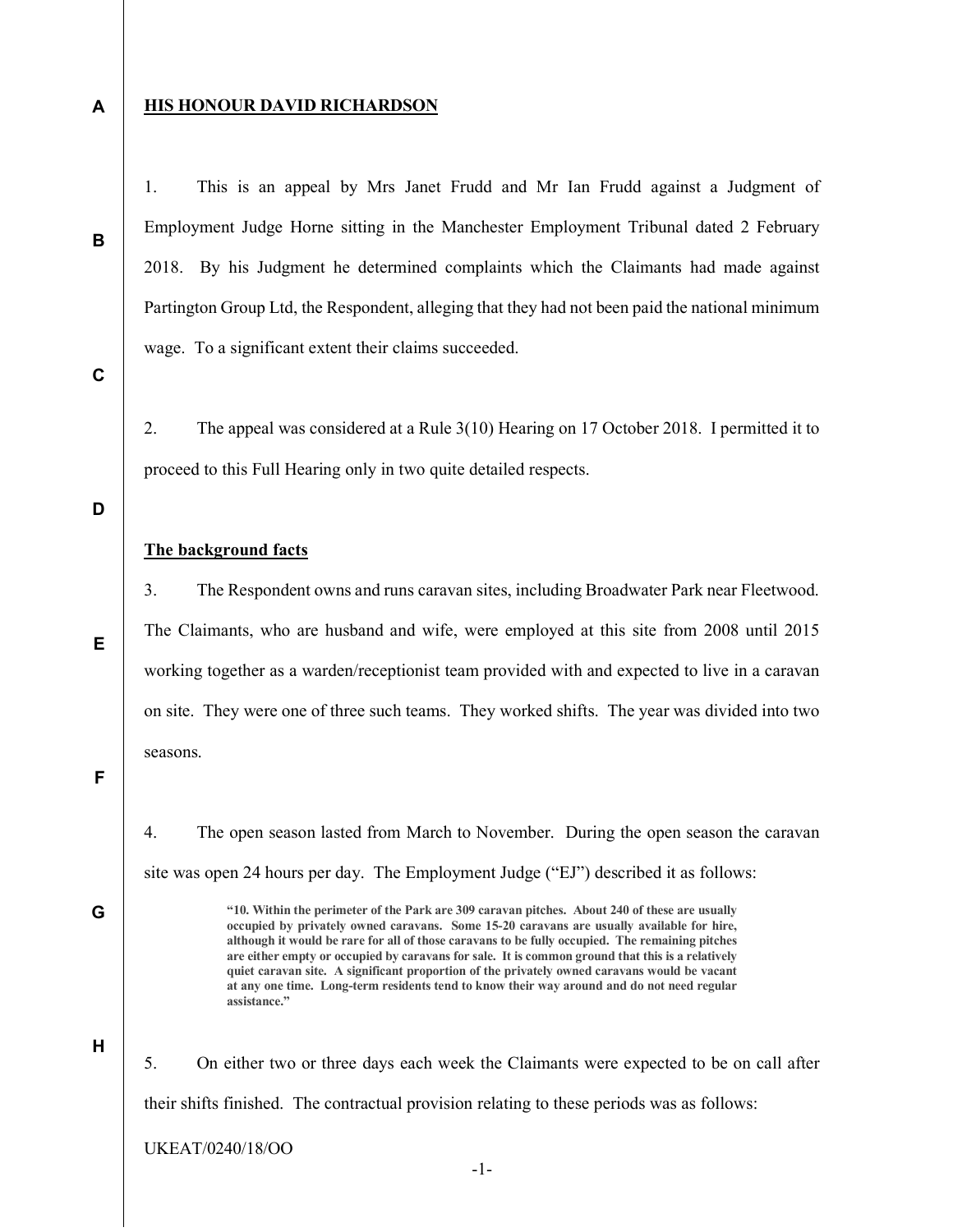"10.4 You will also be required to enter your name on a rota for the purpose of being on call to deal with customers enquiries [sic] or requests for assistance after completion of your shift whether the shift in question finishes at 4:30pm, 5:00pm or 8:00pm. You will be on call until 8am the next day.

10.5 Whilst on call you will also be required to cover the Alarm Pager and attend the relevant caravan. You will be paid for Emergency Call Outs in the Open Season from 10pm until 7am and in the Closed Season from 5pm until 8am at the rate of £7.50 per person per call out."

6. The period of on-call between shifts therefore, effectively divided itself into three for the purposes of payment. From the end of the shift until 10pm the Claimants were not entitled to any payment. I will call this the evening period. From 10pm until 7am they were entitled to payment for call-outs. I will call this the night period. From 7am until the start of the shift at 8am they were not entitled to any payment. I will call this the early morning period. The first ground of appeal is concerned with this early morning period during the open season.

D

E

F

A

B

C

7. The closed season lasted for about three months. The gates of the park were locked by 4.30pm. The Claimants' normal working hours were from 8am until 4.30pm. However, Mr Frudd was also required to undertake a security check of the park in the evening when it was closed. He received no specific payment for this. The second ground of appeal relates to this activity. (I should say that the provision in paragraph 10.5 for emergency call-outs in the closed season altered I am told, so that it took effect from 8pm rather than 5pm).

#### The Employment Judge's Reasons

G

8. The Claimants sought a finding that the whole of the time when they were on call was time work for the purposes of the national minimum wage legislation. They said it amounted to actual work. It was not their case that on call periods qualified as time work simply because they were available to work.

H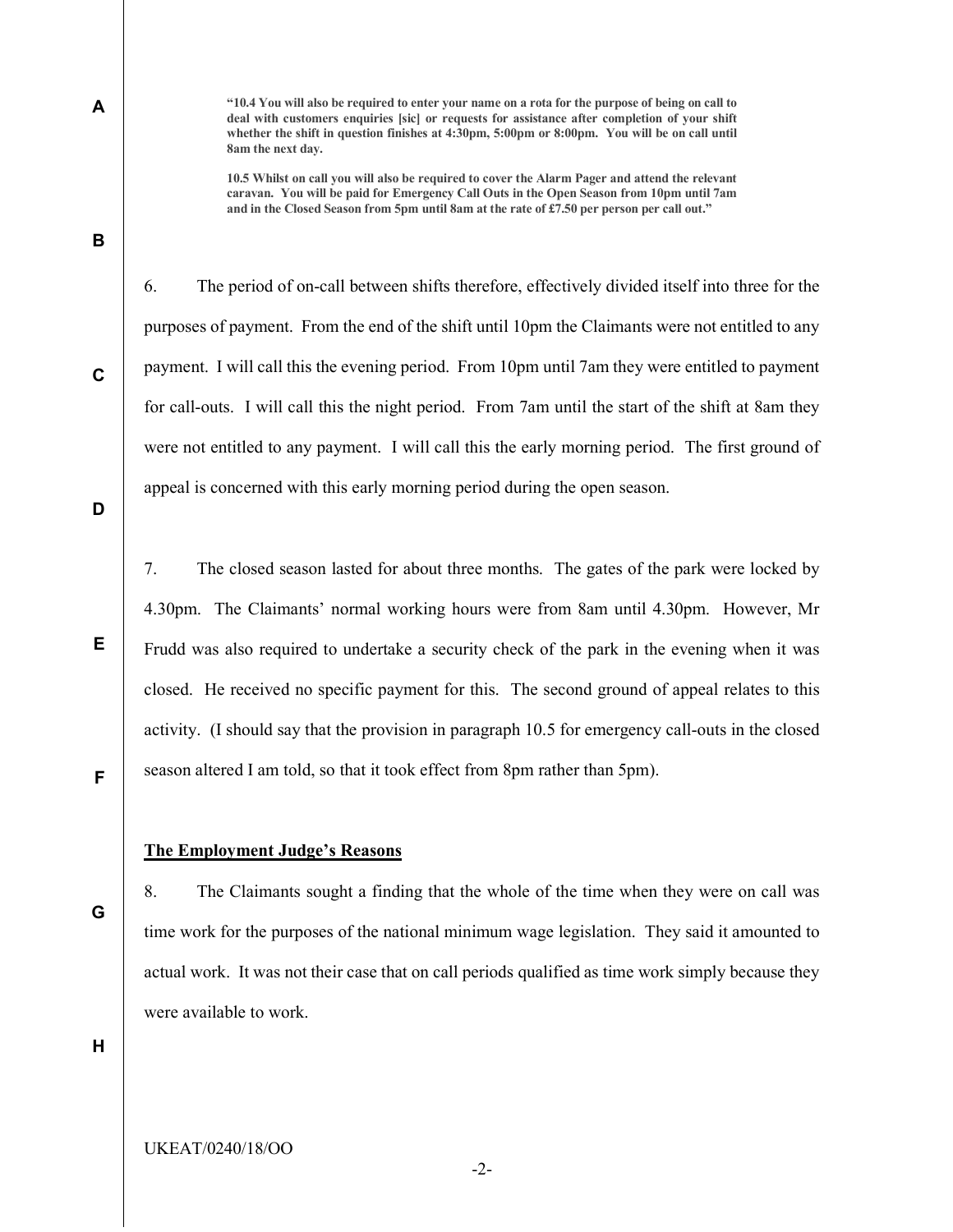9. Their case went to appeal at the Employment Appeal Tribunal ("EAT") with others. It is reported as Focus Care Agency Limited v Roberts [2017] ICR 1186. The EAT commended a multifactorial analysis: see paragraphs 42 to 44. It was remitted for rehearing. This was the hearing which the EJ conducted.

10. Although the Claimants had sought a finding in respect of the whole time on call, the EJ made a distinction. He found that the night period was not time work. That finding is not the subject of today's appeal.

C

A

B

D E F 11. On the other hand, the EJ found that the evening period was time work. He made detailed findings as to the requirements placed upon the Claimants during that period. They included showing round prospective customers, welcoming late arrivals, giving keys to visitors who were subletting caravans, conducting an evening check if security guards were not present, dealing with incidents of noise or unruly behaviour, responding to alarm calls and even on one occasion parking a tractor across the gates until potential trespassers had moved on. The EJ found that the wardens and receptionists were expected to undertake these activities as part of their work. He said the requirement to be on call had a marked effect on the Claimants' leisure time in the evening.

12. The EJ made no express findings about the period from 7am to 8am. He said generally about the period in the evening:

> "67. Having examined the factors, I am satisfied that during these periods the claimants, and each of them, were employed on time work simply by being required to be on call, by being physically present at the Park, and by being jointly responsible for ensuring that at least one of them was present. They were not merely waiting to work, they were working."

H

G

13. After setting out factors which applied generally to the period after 10pm he concluded:

UKEAT/0240/18/OO

-3-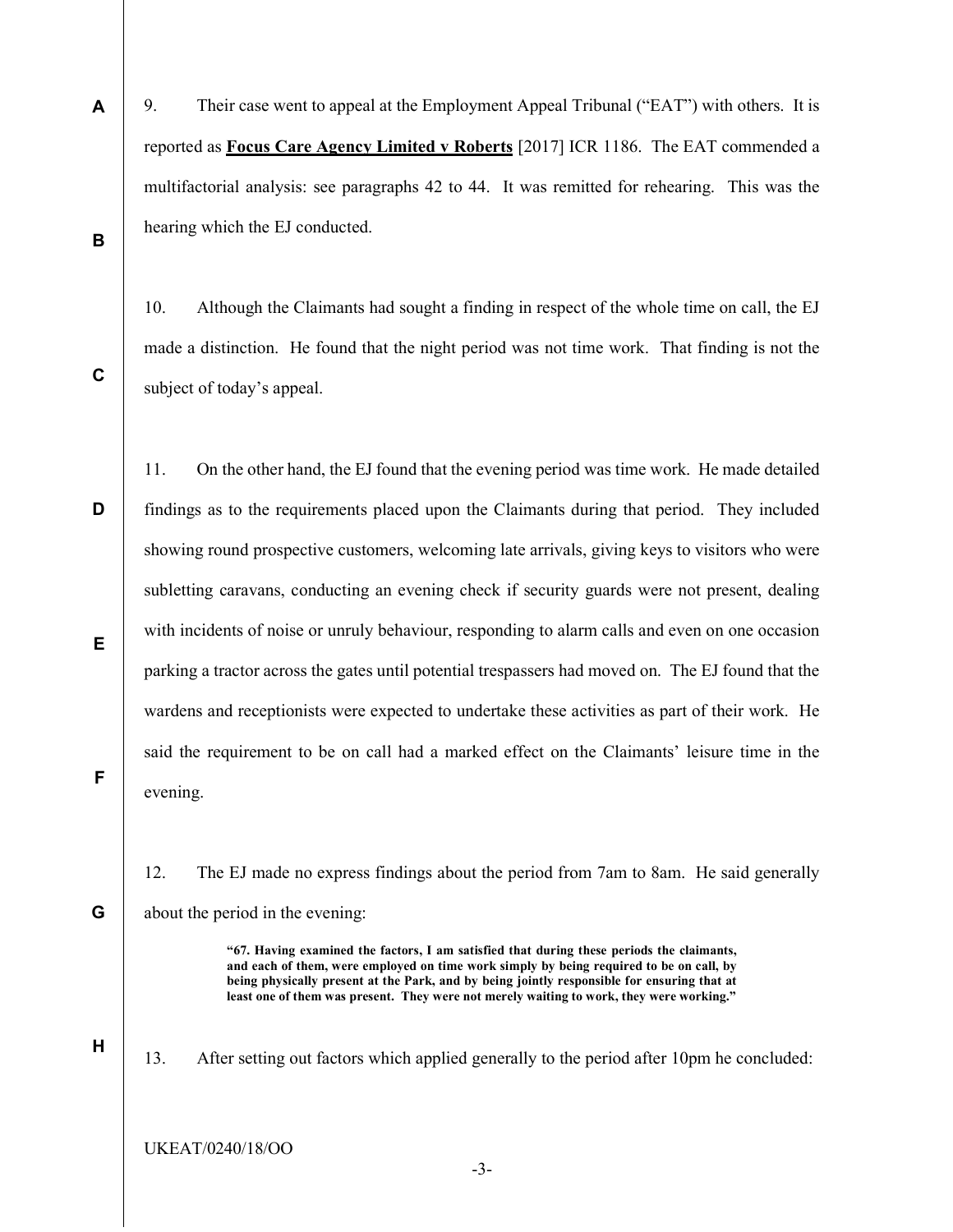A B C D E F G "69. Having looked at the factors separately, I have tried to step back and assess whether, after 10.00pm, the claimants were working or merely on standby to work. My view is that it was the latter." 14. As to the closed season, the EJ found that the Claimants did not do time work on call at all. He said: "70. I take the view that during the closed season the claimants did not do time work on call, either before or after 10.00pm. I have taken account of the restriction in the claimants' activities: they could not go out together during the evenings as well as at night, but the evening call-outs were so rare that they would have been able to enjoy their evenings inside the Park with almost complete freedom. Provided at least one of them stayed within the confines of the Park, they would have noticed little difference between an evening on call and an evening on their day off. There were no hire customers to attend to, no evening visitors and very little else to disturb them." 15. The EJ went on to make a qualification about time when there was a security guard working at the park, but I need not address that further for the purposes of these Reasons. 16. When the Claimants applied for reconsideration, they raised a question as to the treatment of the early morning period. The EJ did not address it as a separate question. They did, or at any rate appeared to, raise also a question as to availability for work. The EJ did not allow them to put their case this way by way of reconsideration for the first time. Relevant law 17. The relevant provisions of the **National Minimum Wage Act 1999** and relevant statutory regulations have been considered in the recent decision of the Court of Appeal in Royal Mencap Society v Tomlinson-Blake [2018] IRLR 932; see especially paragraphs 17 to 25. I gratefully adopt that summary of the statutory provisions without repeating it in this Judgment.

H

18. There is a distinction for the purposes of the National Minimum Wage Regulations between actual work and availability to work. Actual work is governed by Regulation 30 of the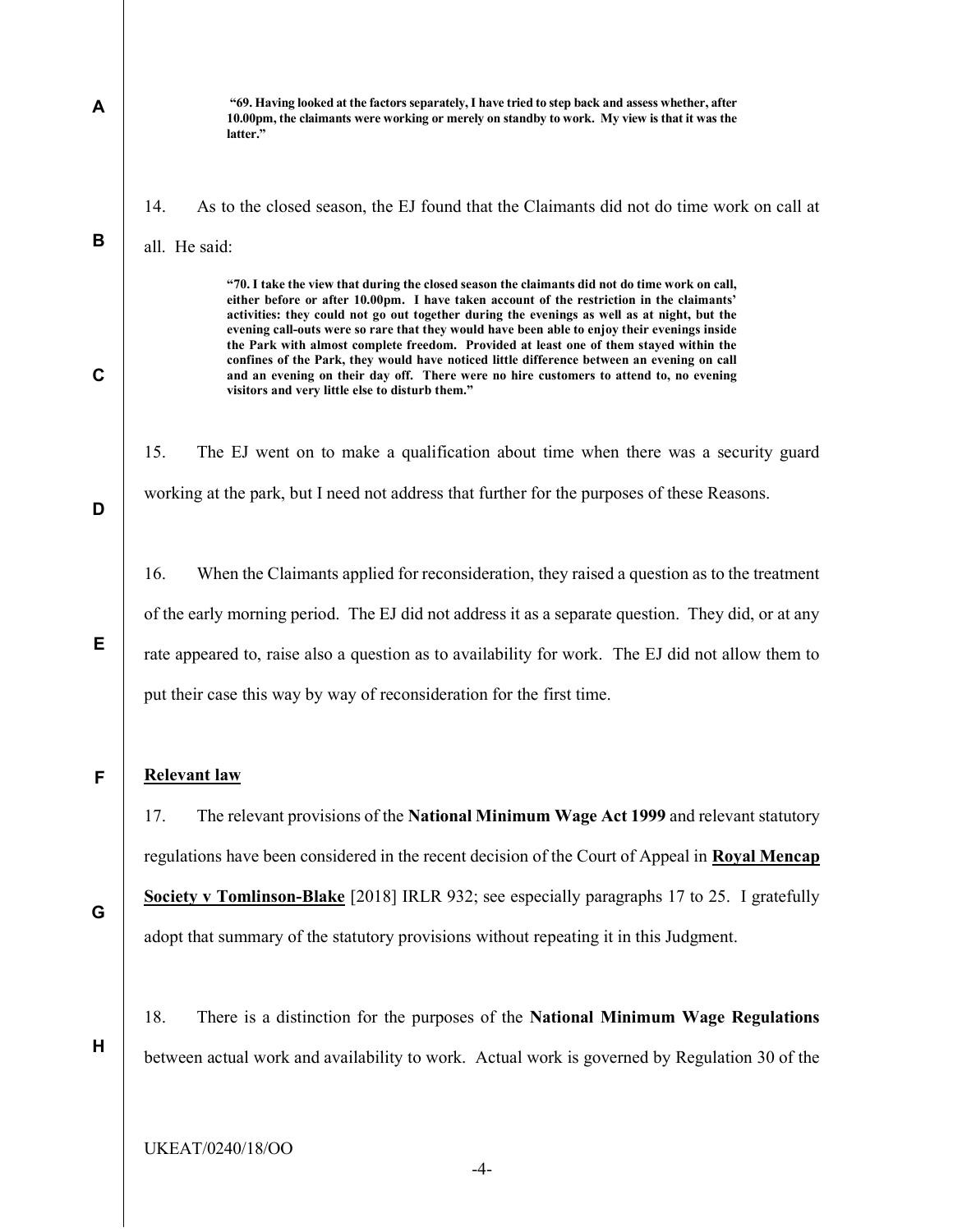- A current Regulations. Availability to work is an additional category governed by Regulation 32. As we have seen in this case the Claimants did not rely on Regulation 32.
	- 19. The Royal Mencap decision, which effectively overruled Focus Care, was principally concerned with the borderline between actual work and availability to work in the context of sleep-in cases. The Royal Mencap case held that the distinction between the two categories had been wrongly drawn; periods when employees were permitted to be asleep when not required were to be characterised as periods of availability to work rather than periods of actual work. The Royal Mencap decision however did not seek to draw the distinction between actual work and availability work in types of case other than sleep-in cases. It recognised that there were many cases in which workers who have accommodation at work, such as caretakers or residential managers, are required to be on-call outside normal working hours, but not at times when they were expected to be asleep: see paragraph 88 in the judgment of Underhill LJ.

E

20. Thus, for example, the Royal Mencap decision throws no doubt on the outcome and essential reasoning in British Nursing Association v Inland Revenue [2002] IRLR 480. The employers operated an emergency bank nurse booking service on a 24-hour basis. The night shifts were worked by staff from their homes. They had to remain available throughout the shift to answer calls. In the evenings and from 5.30am onwards they might be busy, but calls were infrequently received in the period from 23.30pm to 5.30am. If they were not required to answer a call, staff could spend their time asleep or doing other activities. Nevertheless, the staff were held to be working throughout the shift. Buxton LJ said:

> "12. I have to say that not only was it open to the employment tribunal and to the Employment Appeal Tribunal to find that the workers were working throughout their shift, but also, as an issue of the ordinary use of the English language, it seems to me self-evident on these facts that they were indeed so working. No one would say that an employee sitting at the employer's premises during the day waiting for phone calls was only working, in the sense of only being entitled to be remunerated, during the periods when he or she was actually on the phone. Exactly the same consideration seems to me to apply if the employer chooses to operate the very same service during the night-time, not by bringing the

D

C

B

G

F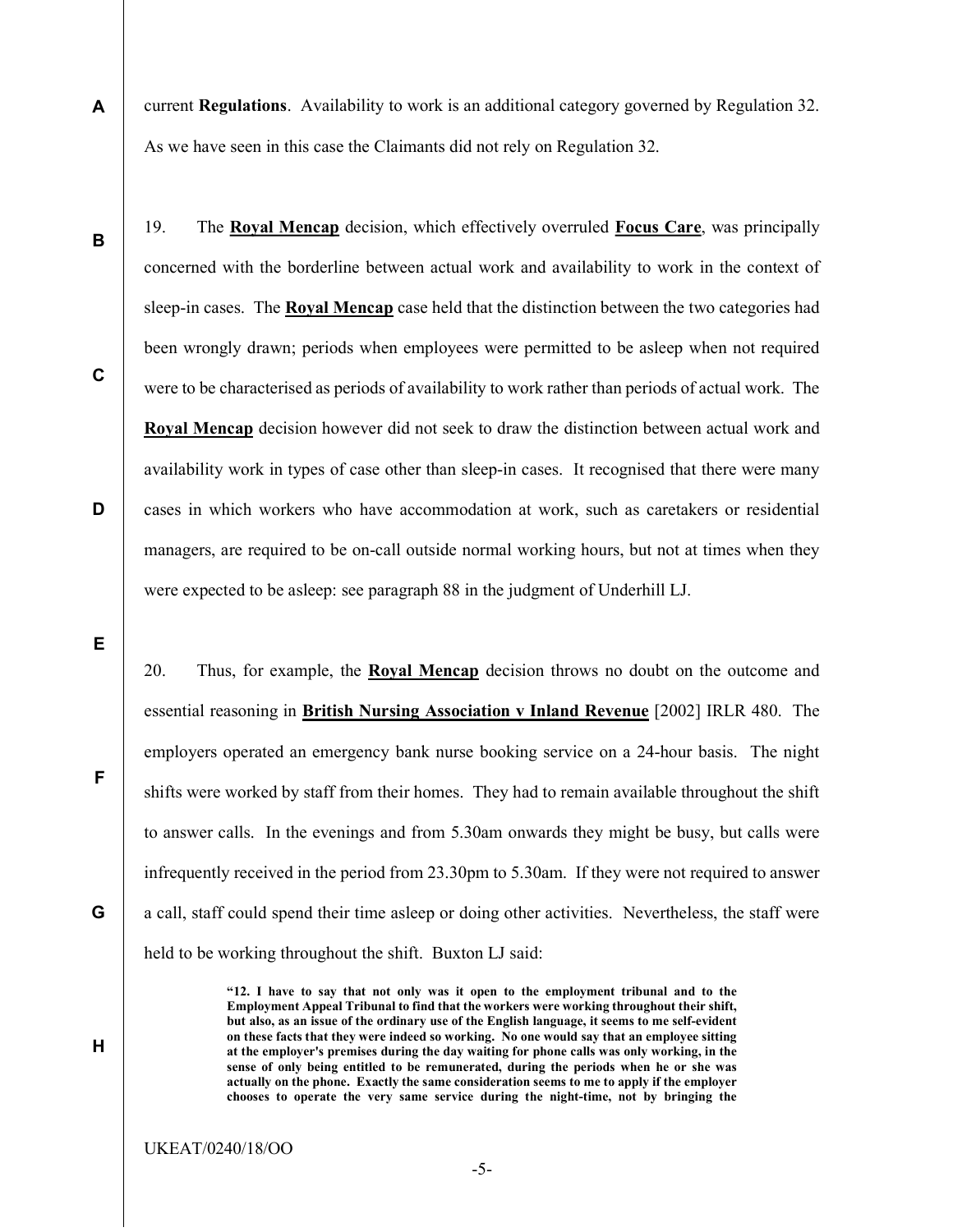employees into his office (which would no doubt impose substantial overhead costs on the employer and lead to significant difficulties of recruitment), but by diverting calls from the central switchboard to employees sitting waiting at home. …"

### The appeal

21. For the purposes of this appeal I have a core bundle of papers, a short bundle of authorities and skeleton arguments from both parties. The skeleton argument prepared by the First Claimant appends what is really a short supplemental bundle. It includes the witness statement of the Second Claimant, extracts from the site licence and a map of the caravan park. The First Claimant has addressed me today on behalf of both Claimants.

22. As to the early morning period during the open season, the First Claimant submits that having split the call-out time into different sections, the EJ then erred in law by failing to consider that period. It was akin to the evening period and to be categorised as work rather than mere availability to work. The factors which led the EJ to treat the night period as availability to work were not present. The factors which led the EJ to treat the evening period as work were present.

23. In response to this submission, Ms Del Priore argues that the EJ was entitled to treat the early morning period as one with the night period. The Claimants did not advance any evidence that the early morning period was busier than the night period. The EJ's conclusion was plainly correct. It was impossible on any common sense approach to describe the Claimants as working during that time other than when called out. They were at home, free to spend the hour at their leisure or asleep. The EJ did not have to consider the period as discreet or separable, indeed the Claimants did not advance such an argument below.

H

24. As to the security check in the closed season, the First Claimant submits that the EJ, having found that the Second Claimant was obliged to carry out a check of the park during the

-6-

C

D

B

A

E

F

G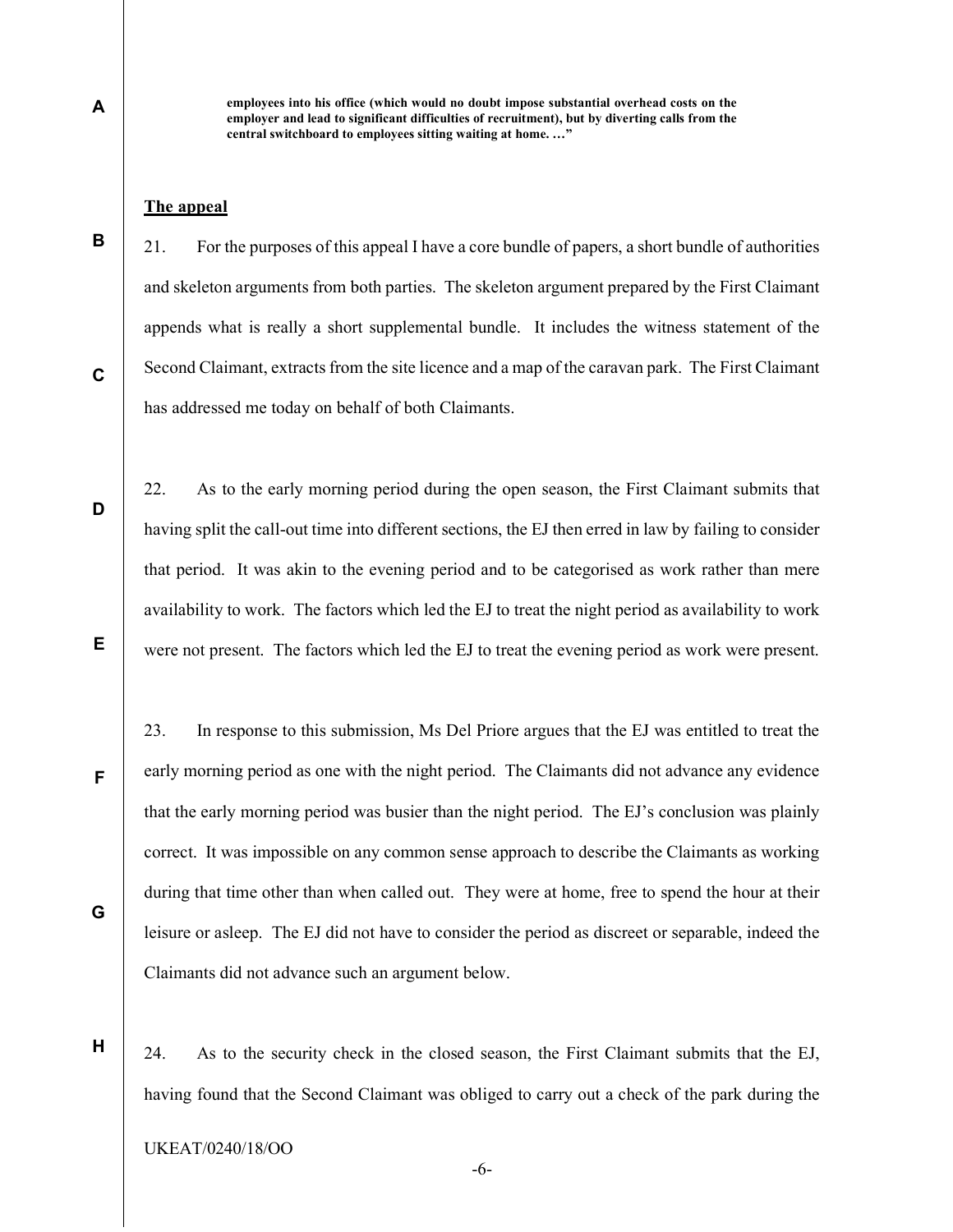winter months, left this finding out of account when considering whether the Claimants performed time work during this period. She argues that this is shown by the EJ's findings in paragraph 70 that there would not be much difference between a normal night at home and a normal night on call. On the latter, a security patrol would have to be carried out. This was actual work but no record was kept of it or payment made for it. In the circumstances, the EJ should have treated the whole period as work rather than availability for work or had failed give sufficient reasons for the decision.

C

D

A

B

25. In response to this submission, Ms Del Priore says that because of the way in which the Claimants put their case arguing that the whole call-out period was actual work, the status of the security patrol was never a freestanding question. On any analysis the time spent actually undertaking the security patrol was time work, but the Claimants did not argue that by reference to this period alone there was a breach of the requirement to pay the national minimum wage. There clearly was not.

E

26. Rather, Ms Del Priore said the argument of the Claimants was that the performance of the patrol was a factor tending to establish that the whole of the on-call period was time work. In this context, the EJ's decision was sufficiently reasoned and plainly correct. It was impossible in the closed season to regard the Claimants as actually working throughout the call-out period merely because one had to do a patrol in the evening.

G

F

H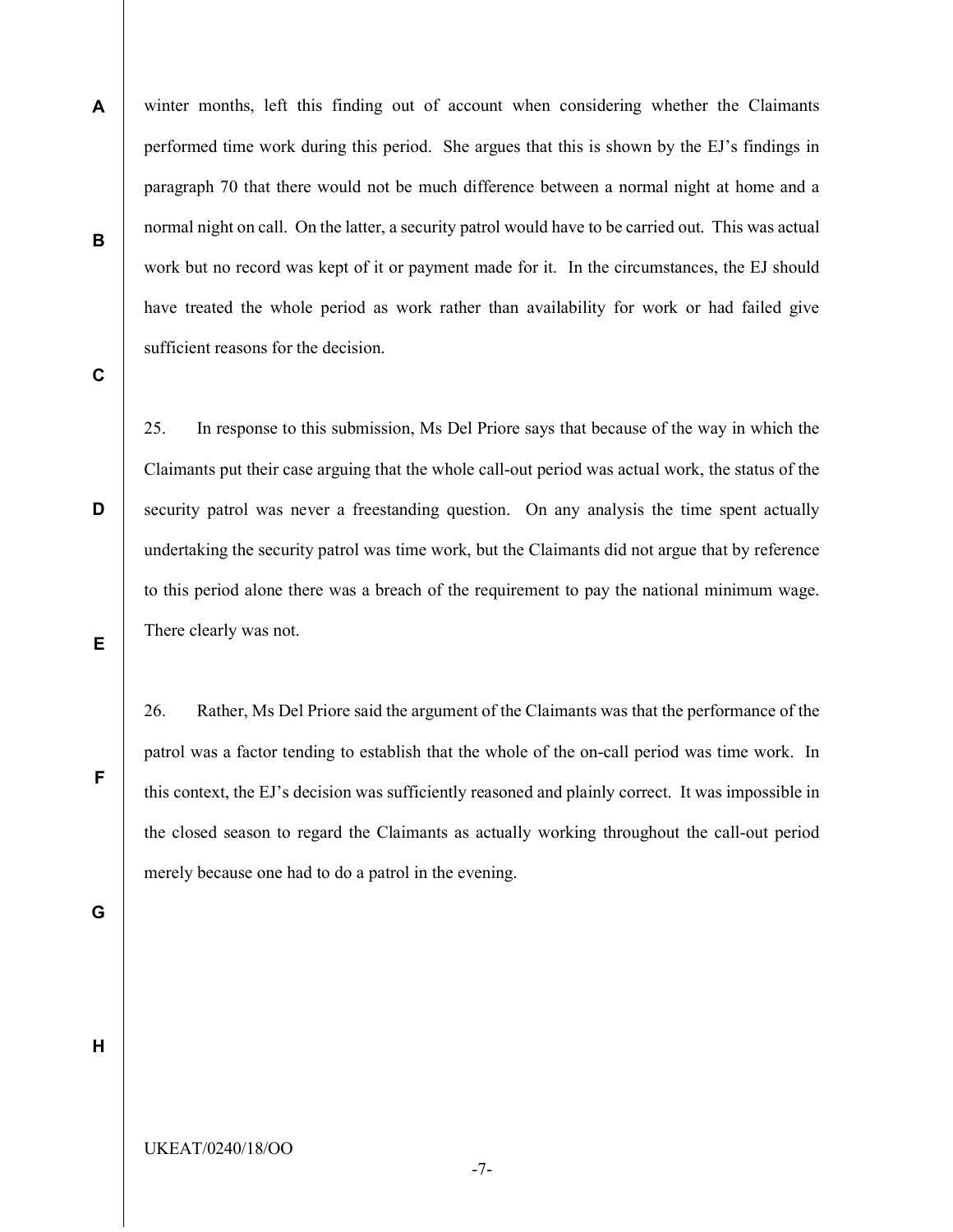A

B

#### Discussion and Conclusions

27. At the outset, I must bear in mind that there is an appeal to the EAT only on a question of law. The EAT is concerned only to see that the Employment Tribunal ("ET") has applied correct legal principles, given sufficient reasons for its decision and reached findings and conclusions which are tenable, that is to say not perverse. In this case, in my judgment, the challenge is really to the sufficiency of the ET's reasons.

C

D

28. An ET is obliged to give reasons for its judgments. Thus in Meek v City of Birmingham District Council [1987] IRLR 250, Bingham LJ said that although tribunals are not required to create "an elaborate formalistic product of refined legal draftsmanship. … there should be sufficient account of the facts and of the reasoning to enable the EAT or… this court to see whether any question of law arises". In addition, there should be a sufficient indication for the parties to know why they have won or lost.

E

29. The ground which I have found more difficult to determine is ground 1. The EJ was to my mind plainly entitled to distinguish the three periods of on call time during the open season. The contract itself distinguished them. The EJ's finding that the night time period was not time work, though reached before the decision in **Royal Mencap**, was plainly consistent with it.

G

F

30. Equally, the EJ's decision that the hours during the evening were time work was plainly consistent with the approach in the British Nursing Association case. Given the range of duties which the Claimants had to perform after their shift had ended, as a matter of the ordinary use of English language, the EJ was plainly entitled to find that they were working.

H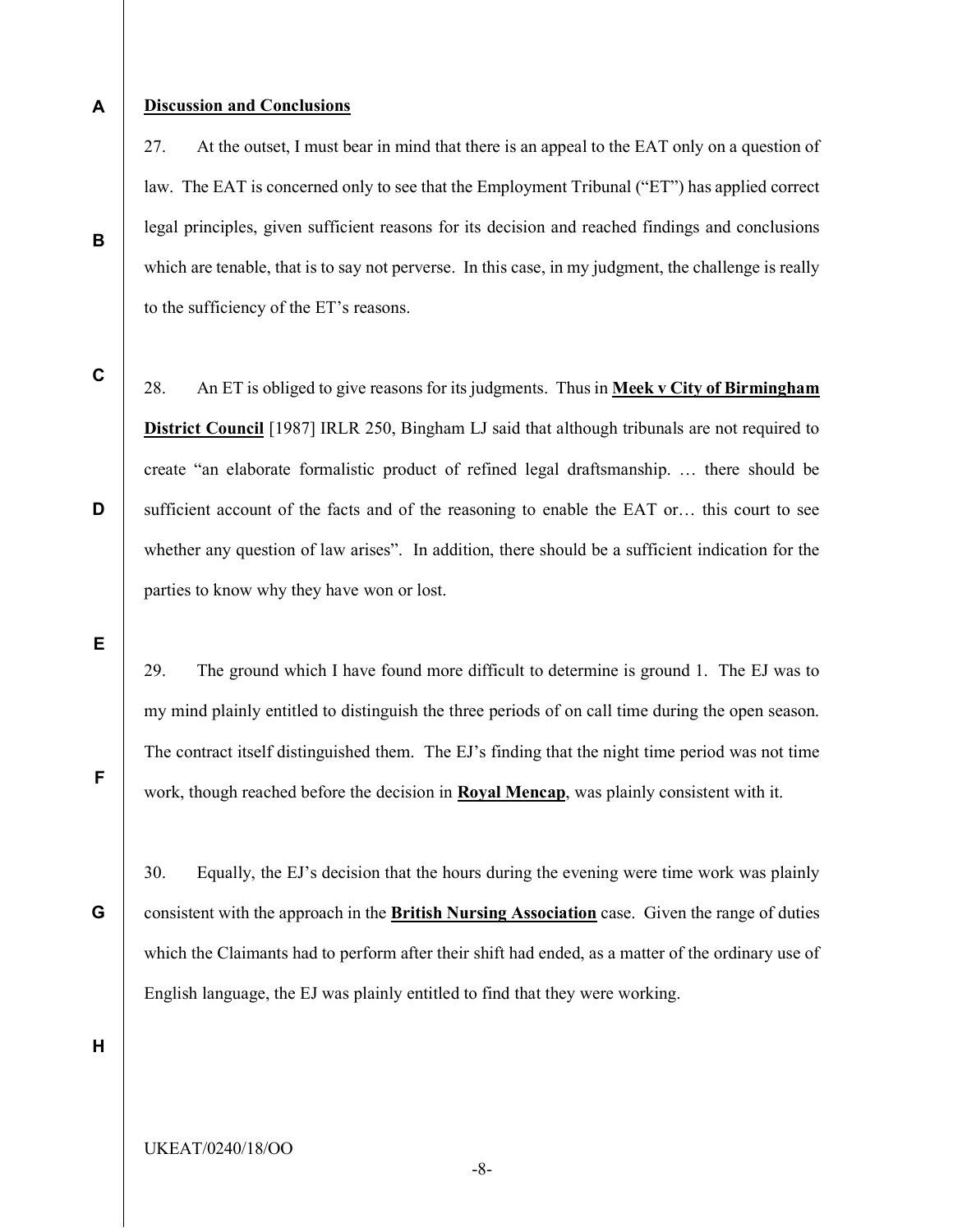31. The EJ however did not deal expressly with the period from 7am to 8am. The question for him to address was whether during this period the Claimants were at work - applying the ordinary use of the English language and a common sense approach - or whether they were merely available for work. The Claimants' evidence had not concentrated on that period because of course their case was that the whole period of time on-call amounted to time work; a respectable case given the authorities which the Court of Appeal overruled in the Royal Mencap decision.

C

D

E

A

B

32. The Claimants however certainly made no concession about the hour in the early morning. It was their case that they were required to be not only available for work but actually working during that hour. To my mind reasoning was required to cover this hour once the EJ had decided, as in my view he correctly did, that the night time period was to be treated differently. It was an hour when the caravan site was open. The contract certainly did not envisage that this was an hour when the Claimants were only going to be disturbed during an emergency call-out: the callout charge ceased to apply at 7am. The Claimants were effectively in charge of a substantial caravan park at a time when one might expect disturbances other than emergency call-outs.

33. Since there is no reasoning in respect of this period, the appeal will be allowed and the matter remitted to the ET for reconsideration. It is not a matter upon which the EAT is entitled to or could make any evaluation of its own; see **Jafri v Lincoln College** [2014] IRLR 920 at paragraph 21.

34. I take a different view about the closed season. The EJ knew that there was one period in the evening when the Second Claimant would do a security patrol. He found as much in paragraph 21 of his Reasons. However, treating the time encompassed in that patrol on its own

-9-

UKEAT/0240/18/OO

F

G

H